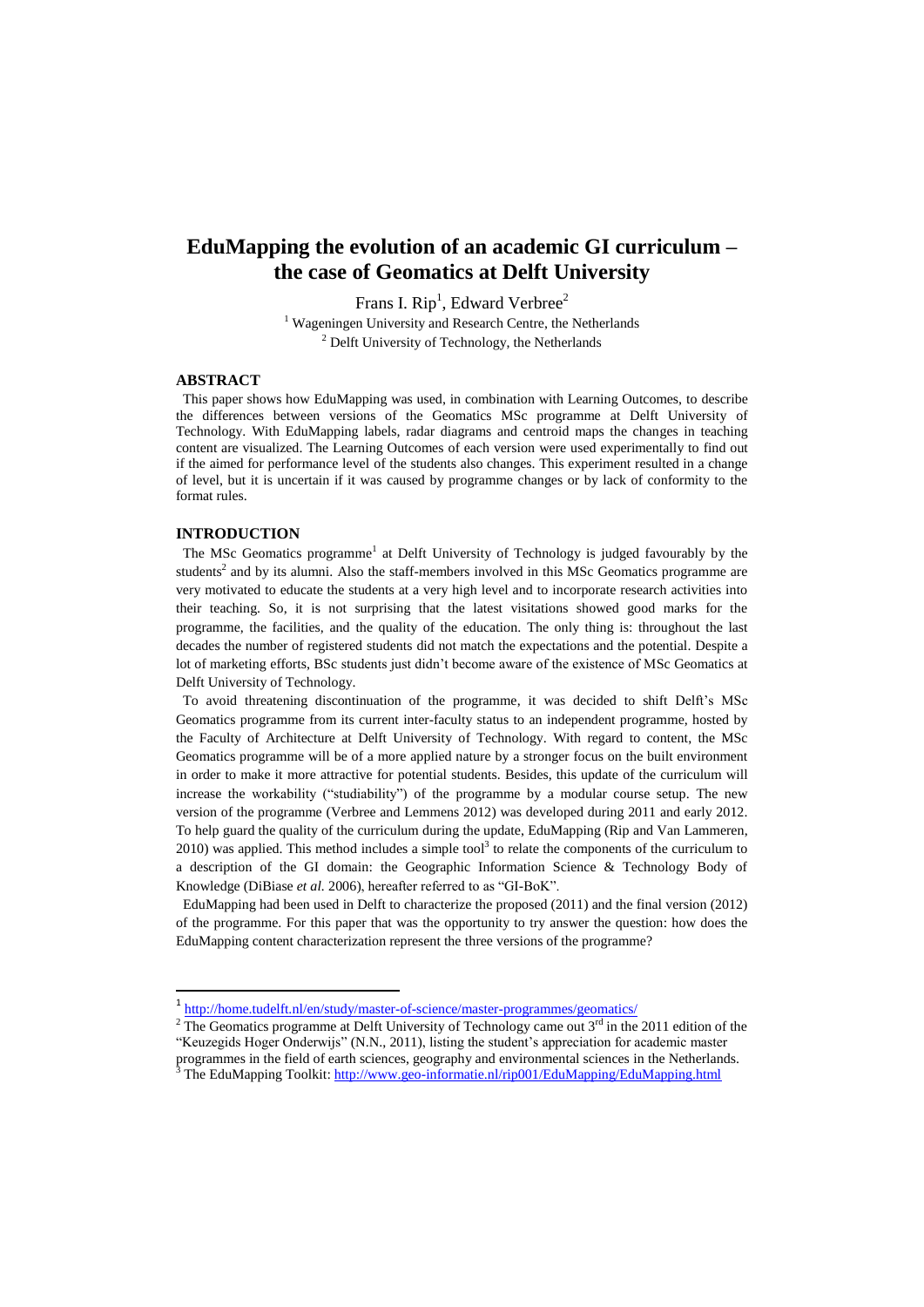| Assessment summary                             | <b>ECTS size</b> | share |
|------------------------------------------------|------------------|-------|
| <b>GI subjects in BoK</b>                      | 45.0             | 38%   |
| AM. Analytical Methods 6.2                     |                  | 5%    |
| CF. Conceptual Foundations 4.9                 |                  | 4%    |
| CV. Cartography and Visualization 2.8          |                  | 2%    |
| DA. Design Aspects 3.6                         |                  | 3%    |
| DM. Data Modeling 4.5                          |                  | 4%    |
| DN. Data Manipulation 3.4                      |                  | 3%    |
| <b>GC.</b> Geocomputation                      | 1.9              | 2%    |
| GD. Geospatial Data 10.1                       |                  | 8%    |
| GS. GI S&T and Society 4.3                     |                  | 4%    |
| OI. Organizational & Institutional Aspects 3.4 |                  | 3%    |
| New GI subjects wrt mapping in May 2011        | 0,0              | 0%    |
| Application of GI subjects in generic compo    | 75.0             | 63%   |
| <b>Non-GI subjects</b>                         | 0.0              | 0%    |
| sum                                            | 20.0             | 100%  |

 Changes in a teaching programme typically means: introduction of new subjects and / or expansion of the time spent to existing subjects and letting go of obsolete subjects, while the overall programme size remains unchanged. The values in the time/subject matrix, summarized in a label (Fig.1), make it easier to keep track of the consequences of the pruning and grafting process of programme change. In a compact way it shows how the study load of the programme is distributed across subject areas.

**Figure 1. EduMapping label for Geomatics for the Built Environment 2012.** 

 During preparation of this paper, a second question arose: how is the evolution of Geomatics reflected in the Learning Outcomes? That is important because they indicate the aimed-for capability level of the future graduates, so the impact of programme changes should be watched. The answers to the questions are relevant for GI curriculum managers and GI teaching programme directors.

## **Profile of Geomatics for the Built Environment**

 $\overline{a}$ 

The web pages of the 2-year 120 credits<sup>4</sup> programme describe it as follows (May 4, 2012):

 "In the first year, you will take the Common Core courses as well as courses from the various Application Domains. The Common Core provides a strong foundation to all students by teaching the fundamentals of data gathering, processing, analysing, and visualisation. Covered topics include 'Positioning and Location Awareness', 'Geographical Information Systems and Geovisualisation', '3D Modelling of the Built Environment', 'Geo Datasets and Quality', 'Geo Databases Management Systems', 'GeoWeb Technology, 'Spatial Decision Support', and 'Geoinformation Organisation and Legislation'.

The application domains are sets of interlinked courses meant to broaden and/or deepen the students' knowledge in one of the many Geomatics application fields: Urban Analysis, Asset/Facility Management, Water management, Hydrography, Remote Sensing and other georelated fields. If you need to update your knowledge in Mathematics, Computer Science or basic geographical courses you can use a portion of the application domain credits to follow convergence courses."

 "In the second year, students can choose to undertake the Geomatics Synthesis Project or follow additional courses from one of the Application Domains. The Synthesis Project allows you to combine knowledge from the core programme and apply it to a real-world project while gaining hands-on experience in project management. The MSc in Geomatics is concluded with an individual graduation project that takes about 9 months to complete."

<sup>&</sup>lt;sup>4</sup> In Europe, a 'credit' represents a study load between 26 and 28 hours. In full: ECTS, European Credit Transfer and Accumulation System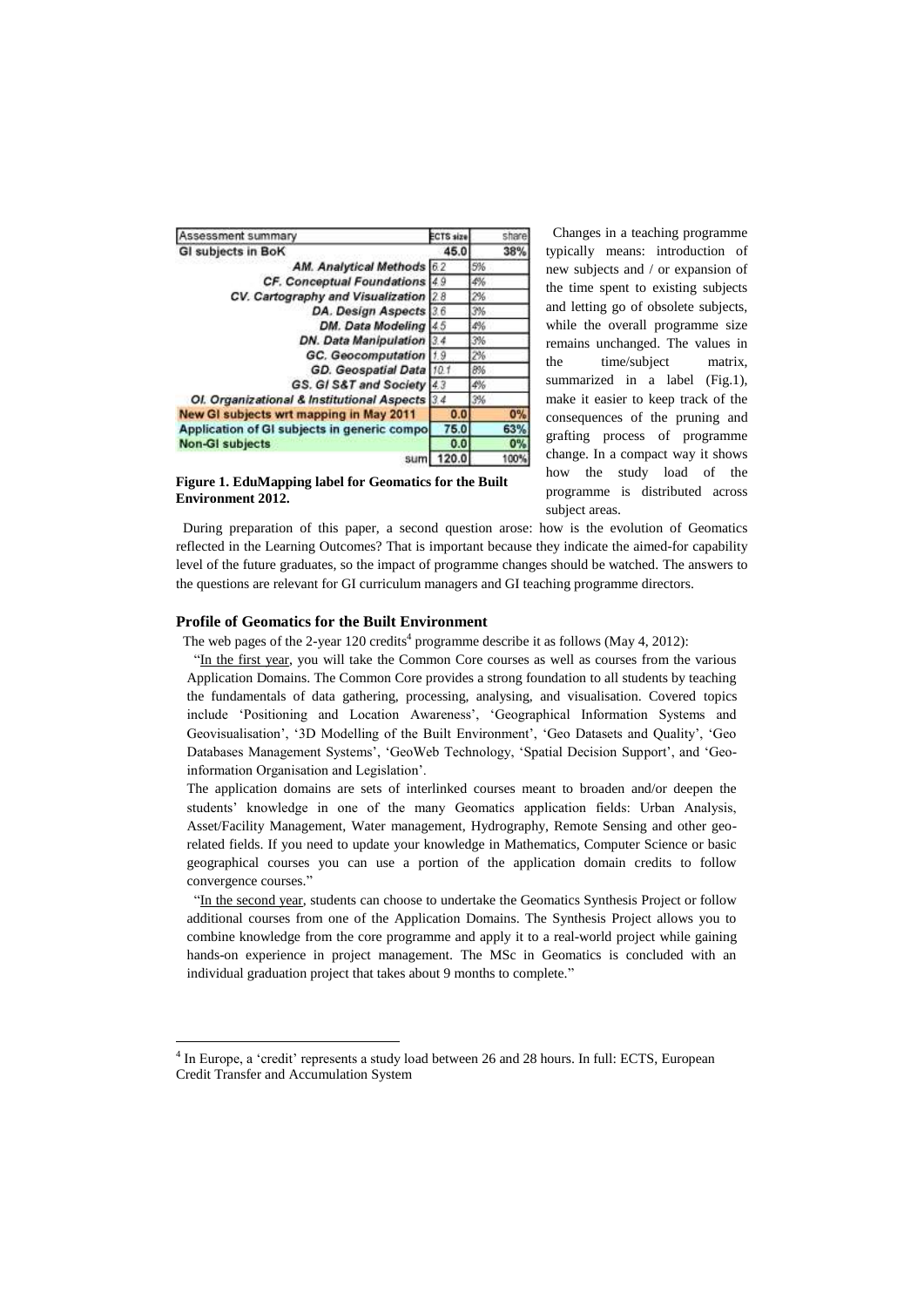The courses in the Common Core part take up 45 credits. This is the part that can be mapped to GI-BoK. The GI-component in the various application field courses or supporting convergence courses varies. It has not been mapped. Together, their study loads are 30 credits. The individual graduation project represents another 45 credits. It is important to note that only the Common Core part of the programme could be mapped to GI-BoK. The non-mappable 75 credits are booked as 'generic' GI.

#### **METHOD**

 Use of EduMapping implies acceptance of a limited set of concepts to describe the contents of a teaching programme: the GI Body of Knowledge with its hierarchical structure of hundreds of Topics organized in some 70 Units across 10 Knowledge Areas. Use of EduMapping results in a matrix, showing amounts of study load (in credits) against subject areas. In the present version of the tool, a GI programme could be mapped to GI-BoK on the Units-level of detail. Edumappings of all three versions of the programme were made by Edward Verbree, programme manager of the present version of the Geomatics curriculum. The sets of Learning Outcomes of the 2010 version of the programme and the 2012 version were written by the teaching staff. For the proposal-version of 2011 no Learning Outcomes were formulated.

#### **Edumappings comparison**

 The primary outcome of applying EduMapping is the label. It shows the distribution of study load in credits per content category. The four categories show: which share of the programme can be linked with GI-BoK Knowledge Areas, which share is clearly GI but not present in GI-BoK, which share is GI but cannot be linked to specific GI-subjects (hence: "generic"), and finally the share of the programme which is clearly not GI.

 The first category, GI in BoK, provides most details. This invites further comparison. The quantitative nature of the edumappings allows a straightforward tabular comparison of the study load values per GI-BoK subject for the three versions. The 2011 version and the 2012 version of the programme were assessed on the level of GI-BoK-Units, but the 2010 version was assessed on the less detailed Knowledge Area level. This makes Knowledge Areas the preferred level of detail for comparing the three versions of the curriculum.

 Please note that the assessment activity, required to produce the figures, is less straightforward. There clearly is an element of subjectivity involved, as was indicated in (Rip and Van Lammeren 2010). Sensitive parts of the process are the assignment of GI-BoK items to parts of the programme description, and also the quantification of their share of the whole.

 The figures resulting from the assessments allow arithmetical processing and enable graphical presentation. Two types of visualization were created with Microsoft Excel: a Radar diagram and Scatter diagrams. For this purpose, the GI-in-BoK category in each label was taken to represent 100% of the programme. For that purpose the scores per Knowledge Area were recalculated to their part of 100%. This gives normalised shares for the dedication of study load to each of the Knowledge Areas.

 The Radar diagram shows the 10 GI-in-BoK values by a polyline. Comparing different versions of the programme then means: check in which of the ten directions which polygon has higher or lower values. However, doing this for more than a few polylines soon becomes too complex.

To reduce the complexity of comparing more than a few polylines, their centroids can be calculated. The Scatter diagram was used to show the positions of the centroids of the three Geomatics versions in a two coordinate reference system. For this spatialization purpose, a little data processing was required: grouping, value addition per group and centroid calculation. This process was explained in (Rip and Van Lammeren 2010), and it is included in the EduMapping Toolkit.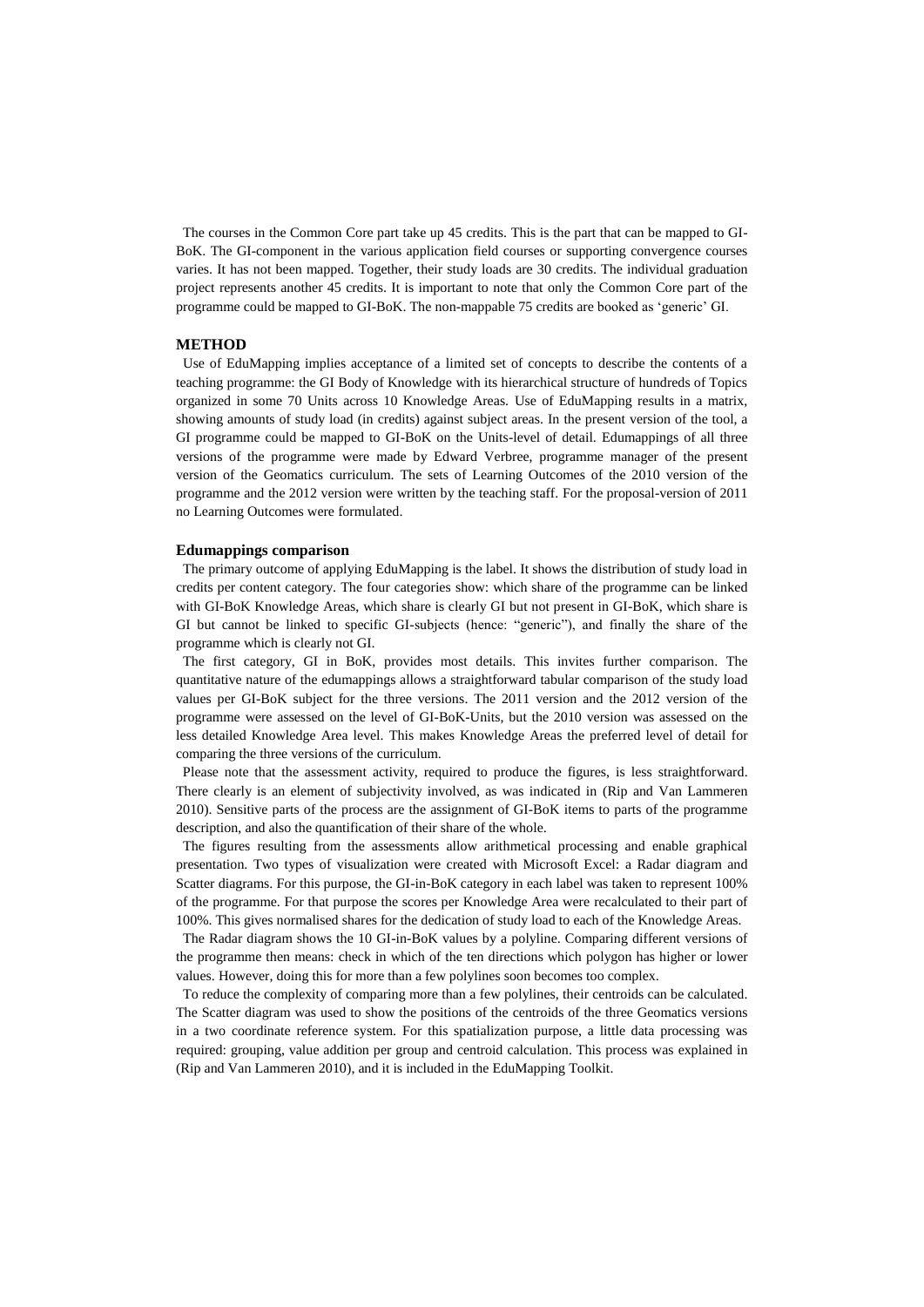Scatter diagrams were also made of the centroid coordinates for the individual modules of each version of the programme, altogether about 40 of them.

#### **Comparison by means of Learning Outcomes**

 Nowadays, in the European Higher Education Area, Learning Outcomes (LO) are essential to describe qualifications to be obtained at third level institutions. LO's are defined as a statement of what a learner is expected to know, understand, and/or be able to demonstrate after completion of a process of learning. The standardized format of a set of LO's starts with the phrase "On successful completion of this module, students should be able to:", followed by descriptive triplets of the form: active verb – object – context for each LO (Kennedy 2007). It is recommended to formulate four to six LO's for a teaching module. In each LO, only one action verb should be used. A guide to help which verb to choose can be the non-exhaustive lists of verbs for each of the six stages of Bloom's taxonomy (fig. 2). These 6 stages represent performance levels, for which learners could acquire the ability. Bloom also defined performance levels for the affective domain and the psychomotor domain, but here only the cognitive domain is relevant.



**Figure 2. The first stage of Bloom's Taxonomy, with suitable active verbs (Kennedy, 2007).**

 For the Delft Geomatics MSc programme, LO's were available for the 2010 and the 2012 version of the programme. They were experimentally processed as follows. For each LO it was determined to which performance level the action verb belonged. In a number of cases, the LO contained more than one action verb, in which case the one belonging to the highest performance level was chosen to represent the LO. The

other two components of the LO, the object and the context, were not taken into consideration. The performance level for a group of LO's (ideally 5 LO's per module) was calculated by simply averaging the set of values. This approach produced performance values for the individual modules. For the programmes, the values for their individual modules were also averaged.

 It appeared, that the LO format rules have not been followed very closely when making LO's for the Geomatics 2010 version. For some 2010-modules, this required a more than average amount of interpretation by the authors to decide which active verb(s) might give a fair representation of the teaching intention of those modules. Then the number of the appropriate Bloom-stage was taken to represent the performance level for that LO.

# **RESULTS**

# **EduMapping products**

Three types of results were available from the collected EduMapping excel sheets.

1. Labels. The values in the labels of the three versions are shown in Table 1.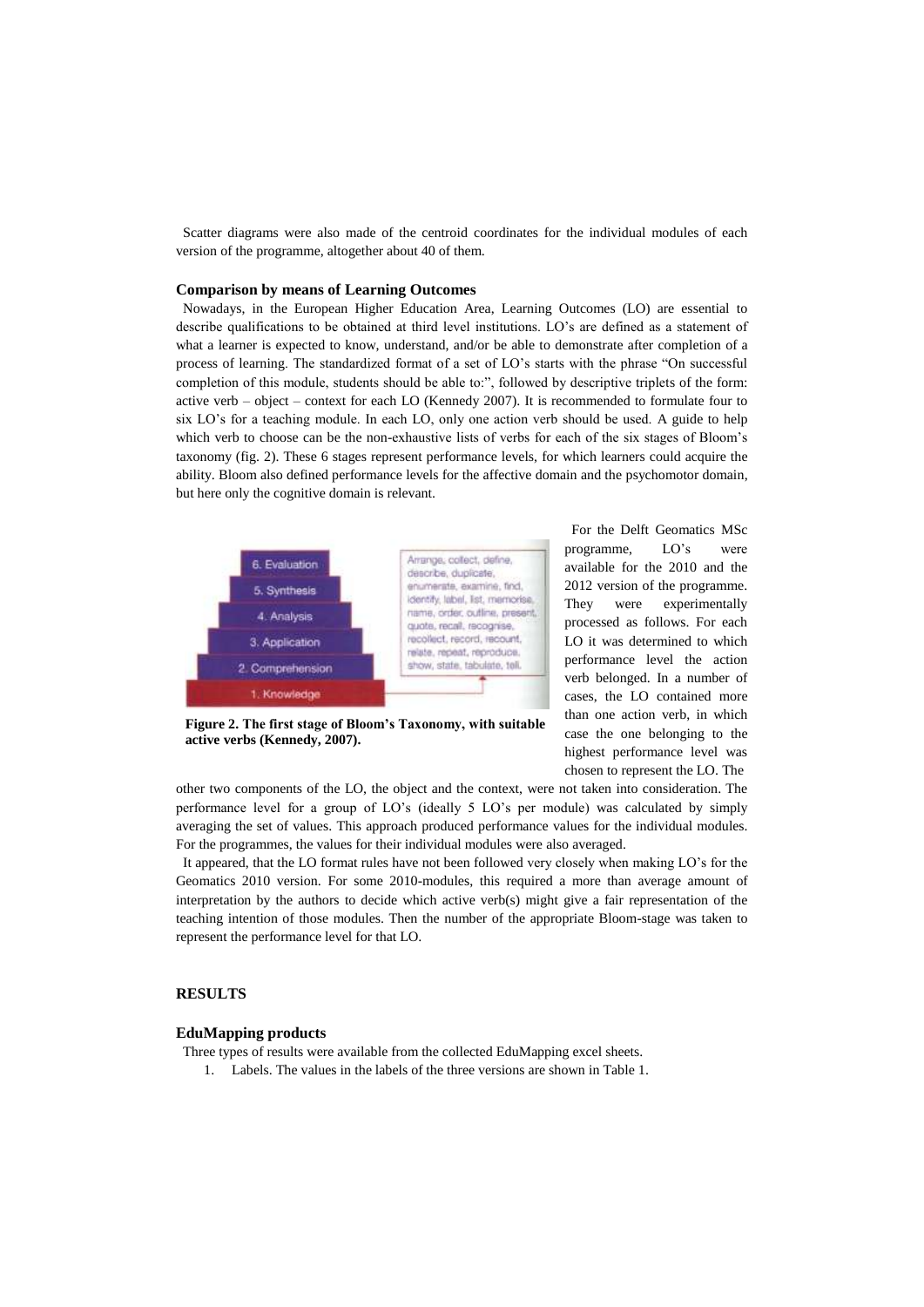- 2. Radar diagrams. The visualisations of the In-BoK categories (columns 'c' in Table 1) are in Figure 3.
- 3. Centroid coordinates. They were also calculated for the c-columns in Table 1.Their values are shown in scatter plots in Figures 4 and 5.

Figure 4 shows the centroids of the Knowledge Area scores for the EduMappings of the three programme versions in a two-dimensional space (explained in Rip & Van Lammeren 2010). The horizontal axis (x) reaches from all time spent on Society & Organisation subjects (left) to all time spent on Concept/Methods/Tools subjects. The vertical axis (y) reaches from all time spent on Physical Reality (top) to all time spent on Presentation (bottom). The resulting centroid coordinates were: x:6.03, y:8.87 for 2010; x:0.65, y:11.76 for 2011; 7.93,10.33 for 2012.

Figure 5 combines the centroid representing a version of the whole programme with the centroids representing the individual modules of the programme. It shows the centroid clouds for the three Geomatics editions.

**Table 1. Values in the labels resulting from EduMappings made by E.Verbree. The values in the columns marked 'c' were used for visualisation in radar diagrams and for calculation of the centroid coordinates.**

|                |                   | <b>Geomatics 2010</b> |                        | <b>Geomatics 2011</b> | (concept for 2012) |                        | <b>Geomatics 2012</b><br>- for the built environment |          |                                    |
|----------------|-------------------|-----------------------|------------------------|-----------------------|--------------------|------------------------|------------------------------------------------------|----------|------------------------------------|
|                | a.<br><b>ECTS</b> | b.<br>share           | C.<br>In-BoK<br>$=100$ | a.<br><b>ECTS</b>     | b.<br>share        | C.<br>In-BoK<br>$=100$ | a.<br><b>ECTS</b>                                    | b. share | C <sub>1</sub><br>In-BoK<br>$=100$ |
| GI<br>in BoK   | 47.0              | 39%                   |                        | 51.0                  | 43%                |                        | 45.0                                                 | 37.5%    |                                    |
| AM             | 7.0               | 6%                    | 14.9%                  | 5.5                   | 5%                 | 10.8%                  | 6.2                                                  | 5%       | 13.7%                              |
| CF             | 3.0               | 3%                    | 6.4%                   | 2.0                   | 2%                 | 3.9%                   | 4.9                                                  | 4%       | 10.9%                              |
| CV             | 3.0               | 3%                    | 6.4%                   | 5.0                   | 4%                 | 9.8%                   | 2.8                                                  | 2%       | 6.3%                               |
| DA             | 2.5               | 2%                    | 5.3%                   | 2.0                   | 2%                 | 3.9%                   | 3.6                                                  | 3%       | 8.0%                               |
| DM             | 4.5               | 4%                    | 9.6%                   | 11.0                  | 9%                 | 21.6%                  | 4.5                                                  | 4%       | 10.0%                              |
| DN             | 3.0               | 3%                    | 6.4%                   | 0.0                   | $0\%$              | $0.0\%$                | 3.4                                                  | 3%       | 7.5%                               |
| GC             | 3.0               | 3%                    | 6.4%                   | 2.5                   | 2%                 | 4.9%                   | 1.9                                                  | 2%       | 4.2%                               |
| GD             | 11.0              | 9%                    | 23.4%                  | 12.0                  | $10\%$             | 23.5%                  | 10.1                                                 | 8%       | 22.3%                              |
| <b>GS</b>      | 6.0               | 5%                    | 12.8%                  | 3.0                   | 3%                 | 5.9%                   | 4.3                                                  | 4%       | 9.5%                               |
| ΟI             | 4.0               | 3%                    | 8.5%                   | 8.0                   | 7%                 | 15.7%                  | 3.4                                                  | 3%       | 7.6%                               |
| GI             |                   |                       |                        |                       |                    |                        |                                                      |          |                                    |
| Not in BoK     | 10.0              | 8%                    |                        | 6.0                   | 5%                 |                        | 0.0                                                  | $0\%$    |                                    |
| <b>Generic</b> | 56.0              | 47%                   |                        | 60.0                  | 50%                |                        | 75.0                                                 | 62.5%    |                                    |
| Not GI         | 7.0               | 6%                    |                        | 3.0                   | 3%                 |                        | 0.0                                                  | 0%       |                                    |
| sum            | 120               | 100%                  | 100%                   | 120                   | 100%               | 100%                   | 120                                                  | 100%     | 100%                               |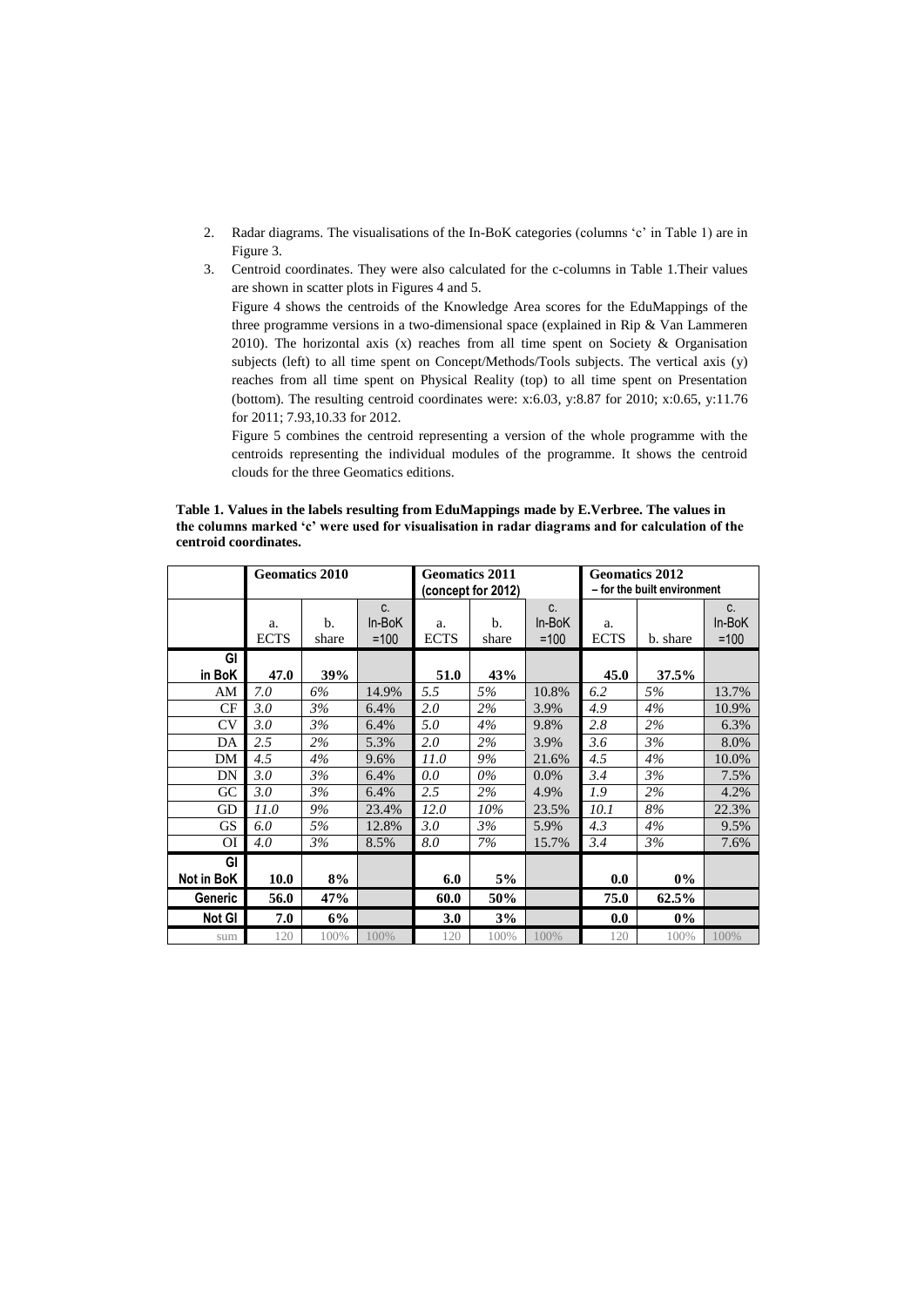

**Figure 3. Three overlaid Radar diagram polylines representing the three versions of the Geomatics programme, as mapped on 10 GI-BoK Knowledge Areas by E.Verbree.**



**Figure 4. The centroids of the Knowledge Area scores for the three EduMappings in a two-dimensional space.**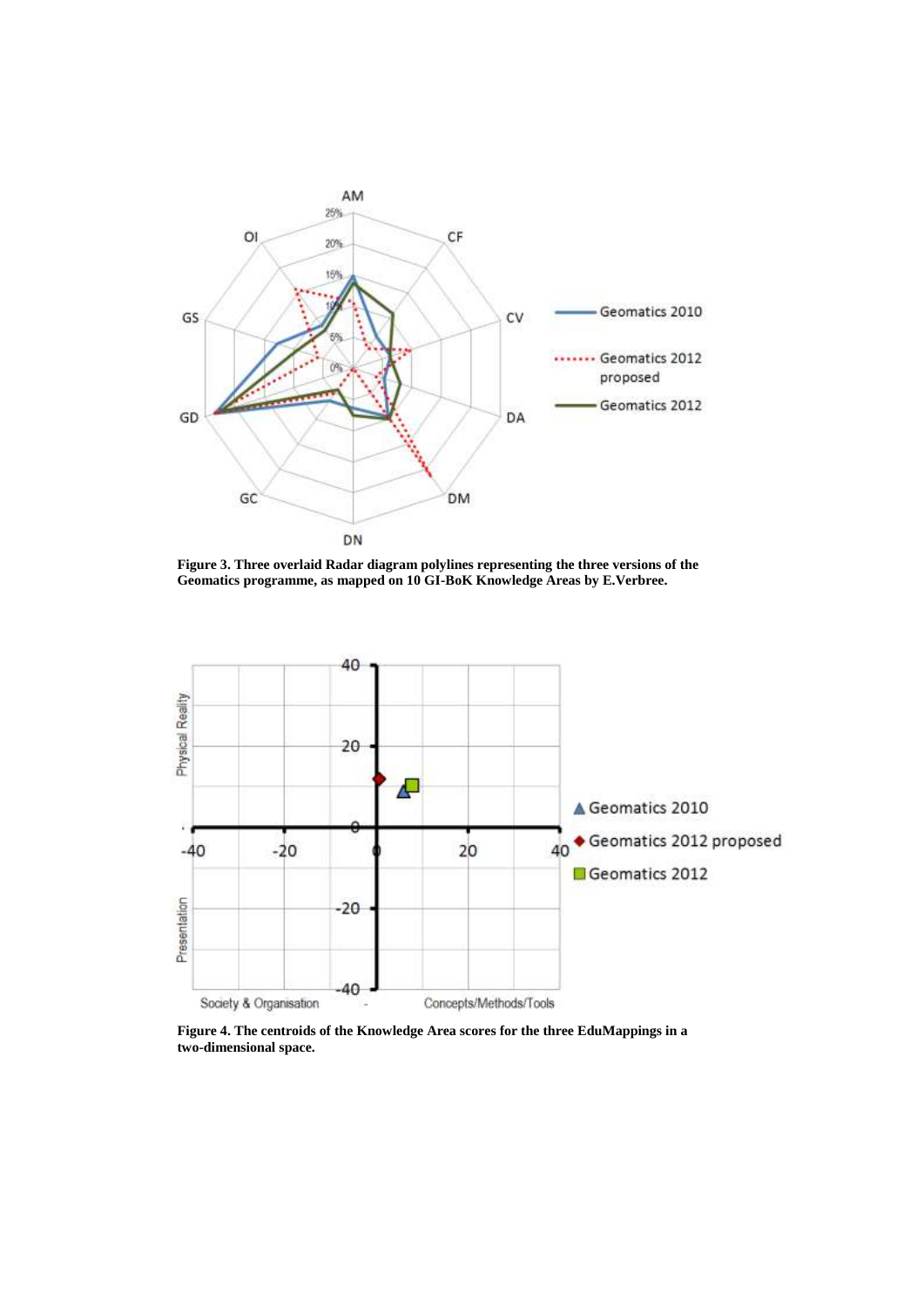

**Figure 5. The clouds of centroids for the individual modules of the 3 Geomatics programmes**

## **Learning Outcomes**

 Lists with LO's were available for the 2010 version and the 2012 version of Geomatics (Verbree and Lemmens 2012).

 The analysis of the learning Outcomes per unit in the core programme resulted in the following average values for the performance levels of students that successfully completed the units.

|  |                                                         | Table 2. Overview of the intended student performance level for Geomatics 2010 and |  |  |
|--|---------------------------------------------------------|------------------------------------------------------------------------------------|--|--|
|  | 2012 versions, based on the available Learning Outcomes |                                                                                    |  |  |

| Core programme MSc Geomatics 2010 - 29 ECTS        | Core programme MSc Geomatics 2012 - 45 ECTS        |                                                   |     |  |  |
|----------------------------------------------------|----------------------------------------------------|---------------------------------------------------|-----|--|--|
| GM1050. GIS Principles and Applications            | 4.2                                                | GM.1 Sensing Technologies for the Built Env.      | 1.0 |  |  |
| GM1080. Geo Database Management Systems            | 1.5                                                | GM.2 GIS and Cartography                          | 4.8 |  |  |
| GM1090. Introduction Geomatics                     | 2.0                                                | GM.3 Positioning and Location Awareness           | 4.2 |  |  |
| <b>GM1210. Location Based Services</b>             | 3.8                                                | GM.4 3D Modelling of the Built Environment        | 5.6 |  |  |
| GM1240. Imaging Remote Sensing                     | 2.7                                                | GM.5 Spatial Decision Support for Planning        |     |  |  |
| CIE4521. Multivariate Data Analysis                | 2.3                                                | and Crisis Management                             | 4.4 |  |  |
| CIE4522. Satellite Navigation                      | 2.5                                                | GM.6 Geo Database Management Systems              | 4.3 |  |  |
| GE4662. Org. and Legal Aspects of Geo-Inf.         | 6.0                                                | GM.7 Geo Web, Sensor Networks and                 |     |  |  |
|                                                    |                                                    | 3D-Geo Visualisation Technology                   | 3.8 |  |  |
|                                                    |                                                    | GM.8 Geo Datasets and Quality                     | 3.8 |  |  |
|                                                    |                                                    | GM.9 Geo-information Org. and Legislation         | 5.2 |  |  |
| Overall average performance level (scale 1-6): 3.1 | Overall average performance level (scale 1-6): 4.1 |                                                   |     |  |  |
| Remarks:                                           |                                                    | Remarks:                                          |     |  |  |
| For 9 modules there were 15 content descriptions,  |                                                    | Nr. of active verbs: 79 in 40 LO's. Maximum was 4 |     |  |  |
| interpreted as 25 LO's. The LO-format was not used |                                                    | verbs in one LO. Most verbs were in vocabulary    |     |  |  |
| in 5 descriptions.                                 | offered by Kennedy (2007).                         |                                                   |     |  |  |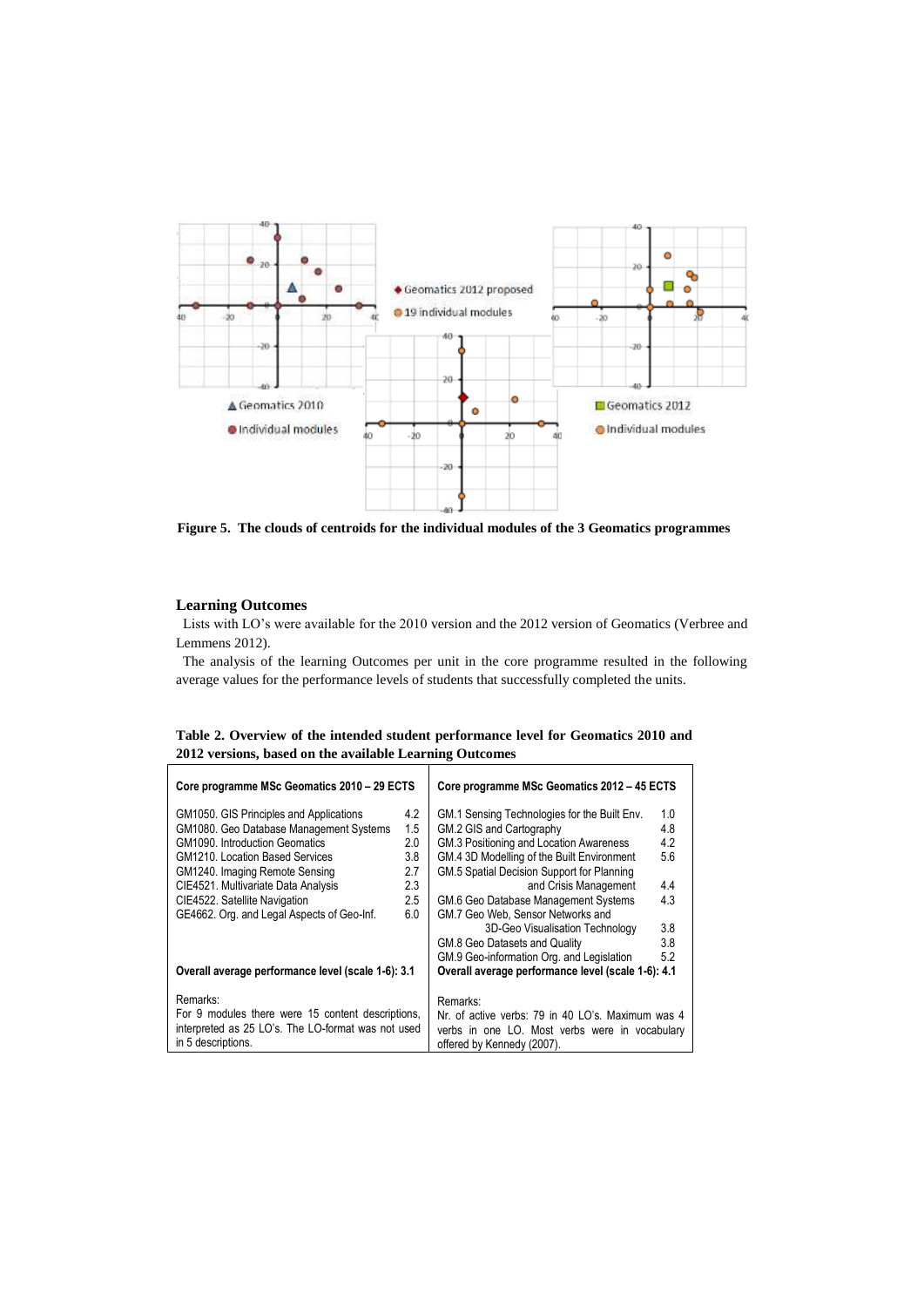## **FINDINGS**

 The objective of this paper is to show the usefulness of the EduMapping method for concise description of GI teaching programmes and, in spite of that compactness, be able to compare their contents. The focus here is on showing a few steps in the evolution of the Geomatics MSc programme at Delft University of Technology. The findings from the two views on the programme versions are described below.

## **Edumappings**

 The comparison of labels in Table 1 shows many figures. Looking at the four horizontal main categories, it is clear that the study load of the GI-in-BoK category stays under 40% of the programme. In the 2011-proposal its share was 43%, an increase that apparently did not survive discussion. A second remark is, that in the 2012 edition of Geomatics no time is spent to GI subjects that are Not-in-BoK, or to subjects that are not GI. However, the textual description of the programme on the website shows that supportive courses could be taken in for instance mathematics or computer science. And that part of the Common Core is a module on GeoWeb Technology, which is not a lengthy item in GI-BoK. The programme allows students to follow an individually profiled sequence of modules. The use of EduMapping requires specific choices, otherwise links to BoK-items cannot be made. So the focus on the Common Core part is in fact too narrow to show the full spectre of the programme. Nevertheless, the GI-in-BoK category shows a nice subdivision of how the study load touches on all Knowledge Areas, and how it differs between the versions of the programme.

 Figure 3, the Radar diagram, shows superimposed polylines for the GI-in-BoK category of each programme version. More pregnant than in Table 1 it shows the proposed changes in 2011 for the Knowledge Areas Data Modelling (DM), Data Manipulation (DN) and Organizational and Institutional Aspects (OI).

 Figure 4 shows the centroid positions for the three Geomatics versions. On this aggregation level, the 2012 version is pretty close to the 2010 version. The 2011 version was a little more data oriented and had a considerably stronger orientation towards Society and Organisation.

 Figure 5 shows all three versions in separate plots, with the centroid positions representing their individual modules. The point cloud provides more context. It shows for instance that Geomatics 2010 had three modules in the left half of the plot, whereas Geomatics 2012 only has one. This explains why in Fig.4 the 2012 centroid position is a little more to the right than the 2010 centroid.

#### **Learning Outcomes**

 At first sight, Table 2 shows that Geomatics 2012 aims for a 25% higher overall average performance level by its graduates. This generates questions: For which subjects? and: Is it plausible?

 To answer the first question a comparison of the EduMapping labels of the Geomatics versions is helpful, because it shows how much of the study load is directed at which GI-BoK subject. There, the different module names and the different number of modules play no role.

 To answer the second question it is relevant to look at the Learning Outcomes themselves. In this case it appears that especially of the Geomatics 2010 LO's many were not LO format compliant. In the non-compliant cases, the active verbs were chosen by the authors, based on the provided sentences. The teaching staff might have chosen other active verbs, having in mind how they would examine and test the student's progress. Therefore, the calculated performance level values for Geomatics 2010 cannot be trusted. The change from value 3.1 to value 4.1 is not entirely credible, due to the quality of the 2010 Learning Outcomes.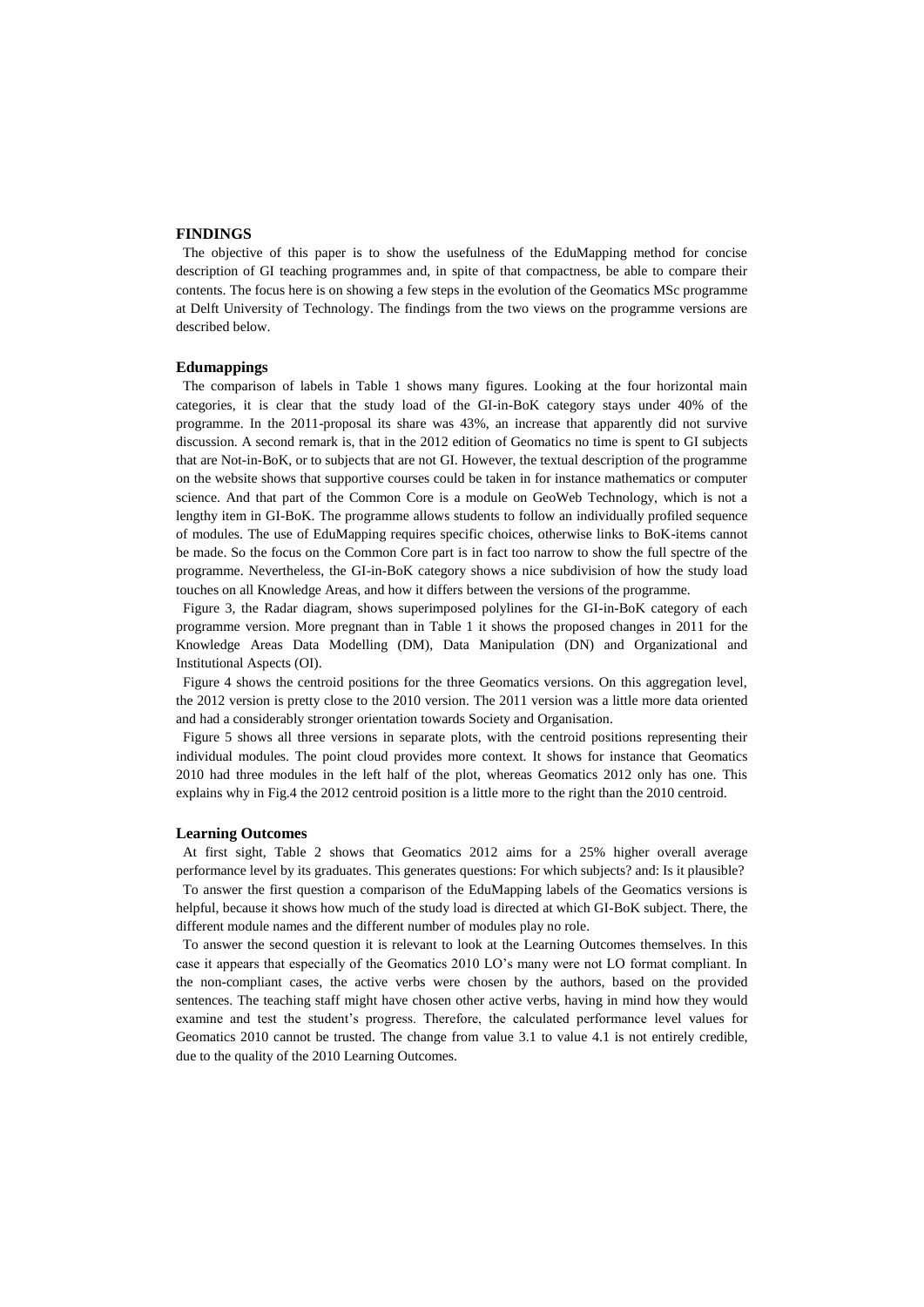## **CONCLUSIONS AND RECOMMENDATIONS**

 The preceding chapters of this paper showed how a GI curriculum could be characterized by making EduMapping assessments and by using the Learning Outcomes. In the opinion of the authors this approach is useful for programme management and to provide GI programme information to prospective students, GI employers and professional GI organizations.

However, remarks must be made about a number of limitations to the application of these methods.

#### **Assessor subjectivity**

 The subjectivity in selecting a GI-BoK item and a time share to represent an aspect of a course or programme is unavoidable. Also, LO writing is prone to subjectivity. In this case, the edumappings were done by the person now carrying responsibility as programme director. The advantage here is in the fact that this person has also been involved with two earlier versions of the MSc programme, which implies a certain continuity and experience in linking teaching content to GI-BoK.

 If this is better than a collection of edumappings made by different persons might be the subject of another paper. Asking individual members of staff to make edumappings for modules they teach would introduce the impact of personal differences in interpretation, skill (familiarity with GI-BoK) and attitude (patience to assign study loads to parts of an existing programme).

The authors see the following strategies to deal with subjectivity:

- EduMapping assessments and LO formulation should be done by the person closest to the actual teaching. This would cause the transfer of as much of the teacher's experience and plans as possible into the results.
- If GI-BoK could be compared to a language, than it would be best for the international GI community to learn that language, teach it, and use it to set up GI courses from the start. This would reduce the need to translate to and from GI-BoK. At this place, it seems good to point at the fact that the most detailed level of GI-BoK, the

Topics, consists of LO-like sentences, more than 1600 in total. In GI-BoK they are referred to as "formal educational objectives" (DiBiase et al. 2006, p.30). They are surprisingly similar to the Kennedy's LO's: they also start with an active verb. The GI-BoK Topics offer a wealth of LO-like sentences for each of the GI-BoK Knowledge Areas.

 Use subjectivity by asking less involved colleagues, or even colleagues from abroad, to make an EduMapping assessment of the same course and formulate LO's for it. Then discuss the resulting differences. These discussions might bring out different opinions on the focus of the curriculum, hidden implicit assumptions or local terminology. That should lead to adaptation of the course description.

#### **GI-BoK imperfections**

 $\overline{a}$ 

At the AGILE<sup>5</sup> conference 2012 in Avignon, France, one of the authors of this paper did a short poll about GI-BoK during a presentation with about 100 people present. It appeared that 80-90% was aware of GI-BoK, about 50% was familiar with it, and about 10% liked it. It seems justified to criticise GI-BoK for a diversity of reasons (usability, content, up-to-dateness). Reinhardt (2011) did so. However, this should not lead to dismissal of that work. It has been a point of departure for the Geospatial Technology Competence Model published by the United States Ministry of Labor (DOLETA 2010). It also was the basis for on-going "foundational research" (Ahearn *et al.* 2012).

<sup>5</sup> AGILE: Association of GIS Laboratories in Europe. Membership in 2012: 89 in 23 countries.